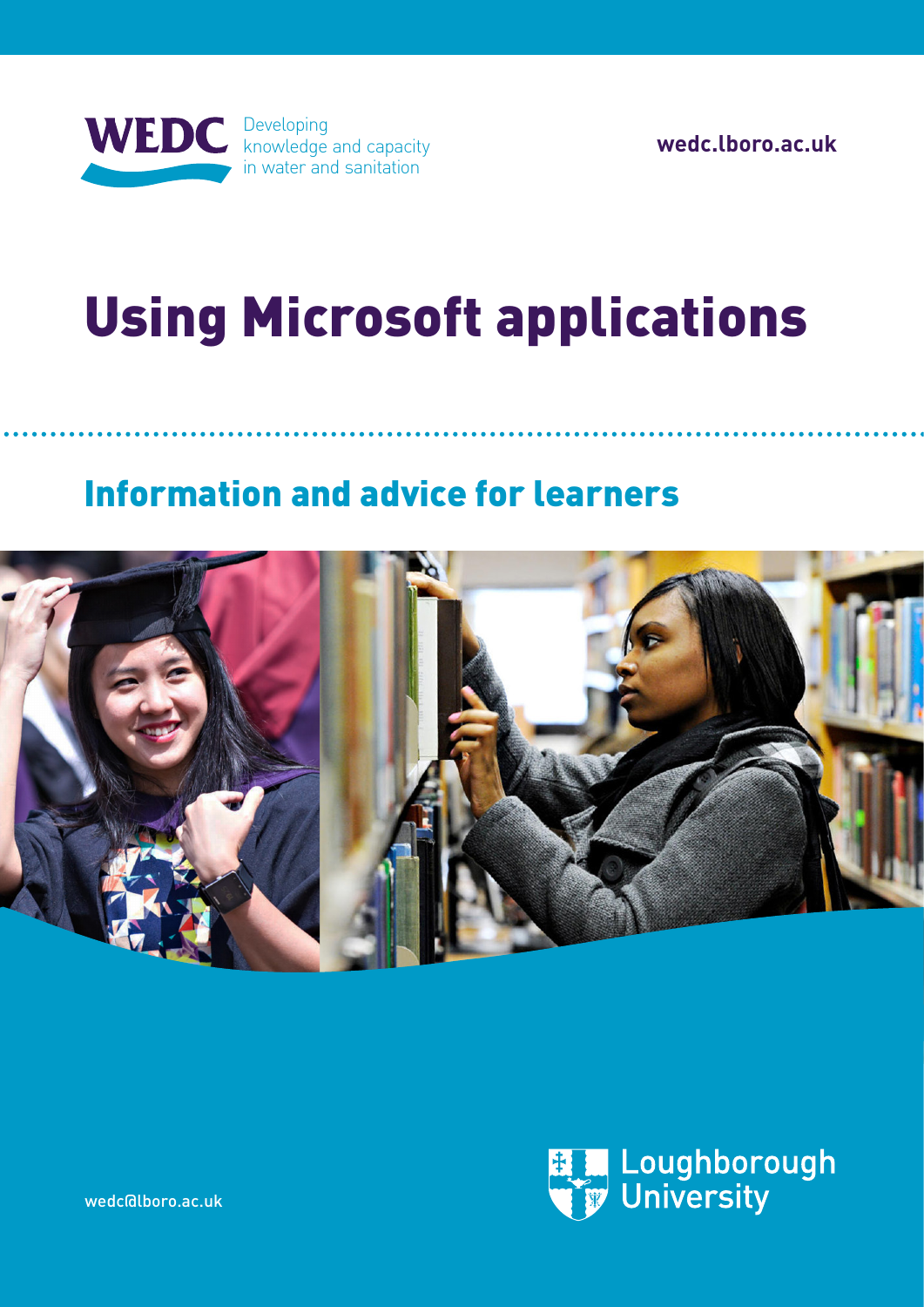#### **In this document:**

- be aware of usefull word processor features for when you type up any of your work
- know where to go to find out more about using MS Word
- be aware of some features that will be useful to you if you choose to use MS Excel
- know where to go to find out more information about spreadsheets

# Introduction

This section assumes that you already know the basic features typically available on computer word processing packages such as Microsoft Word. If you do not yet use a computer for word processing, we recommend that you quickly arrange to acquire these skills. If you do not already have keyboard skills it may be slower to type up your work than to write it; however, in the long term you will save time. It is easier to produce well-presented work with a computer because you can keep on changing what you write to the point at which you print it. Word processing skills will also be very useful for your research dissertation, which will be between 20,000 and 25,000 words long.

This section gives you a few tips about some of the more advanced features offered by word processing software. In particular, it will introduce features that are likely to be useful to you when writing up your dissertation. Use of some of the features can save you a considerable amount of time. This setion partly refers to use of Microsoft Word 2010 (hereinafter referred to as Word 2010). If you are using an earlier version of this software then much of what is written here is still relevant but the way of accessing the features is usually different.

The university's IT Services have produced guidance on the use of Office (a suite of software programmes that includes Word) at [http://www.lboro.ac.uk/it/student/software/](http://www.lboro.ac.uk/it/student/software/office2016/) [office2016/.](http://www.lboro.ac.uk/it/student/software/office2016/) *Here you may be able to access MS Office for free.*

In these notes, *italic text* is used to refer to the specific location of the menus needed to apply some of the features found in Word 2010.

The section does not aim to tell you how to use the various options, but only to make you aware that they exist. You can usually find out more about the features by using the onscreen help menu usually supplied with the word processing software. *(It is accessed via clicking on the question mark at the top right-hand corner of the screen in Word 2010).* However, if you can, also get advice from someone who already uses the feature.

# Backing up

Eventually most computers will 'crash' (i.e. the computer will freeze and cease to function, either because of an internal problem or because of a power failure). If this happens when you have not taken appropriate backup precautions (i.e. you have not recently saved your work), you can lose hours, days or even months of work! Therefore, it is important that you backup properly. It does not take long and can save a lot of frustration! MS Word provides an emergency backup feature that will save a copy of your current file if the power fails, and let you recover that work when power returns. However, this will not work if your computer malfunctions because of an internal failure — all will be lost!

Note that last-minute computer or printer problems are not an acceptable excuse for late assignment hand-in or for an 'impaired performance' claim. This is another reason to always keep a backup copy of your work and to print off what you need in good time.

Some malicious people create 'computer viruses' that attach themselves to files and email attachments you may receive. These viruses can corrupt the hard disk of your computer, sometimes making it unusable; so it is worth installing a virus checker, preferably one that can be kept up to date via the Internet. Such software should protect your hard disk from becoming corrupted by a virus. The university IT Service automatically checks for viruses attached to emails that pass through the university's email service.

In addition to the normal saving of files to your computer, at the end of each day, or more frequently if you want to play safe, also save the files you have been working on onto a USB memory stick, or to the remote individual workspace store that the university provides for each student on the university server (see see [http://www.lboro.ac.uk/services/it/student/](http://www.lboro.ac.uk/services/it/student/storageandsharing/) [storageandsharing/\)](http://www.lboro.ac.uk/services/it/student/storageandsharing/). If you have separate Internet Provider or email-service provider, you may also be able to use remote storage via the Internet (e.g. 'cloud storage'). Storing copies of files separate to your computer will mean that your work will be accessible even if, due to some major problem, your computer becomes unusable.

Keep a backup copy of everything you have produced relating to coursework and your research dissertation. It is safest to have a minimum of three backup USB sticks. In rotation, use one of these each day to make an end-of-day backup copy of essential files. This will offer you some safety in case a stick, or file, becomes corrupted. When you next want to work on a file that you have backed up, first open it from your backup USB memory stick to check that you can use it. If for some reason you cannot open the backup file, then hopefully, it is also already saved in your computer's hard drive. If, unluckily, the file in the hard drive is also unusable, then at least you will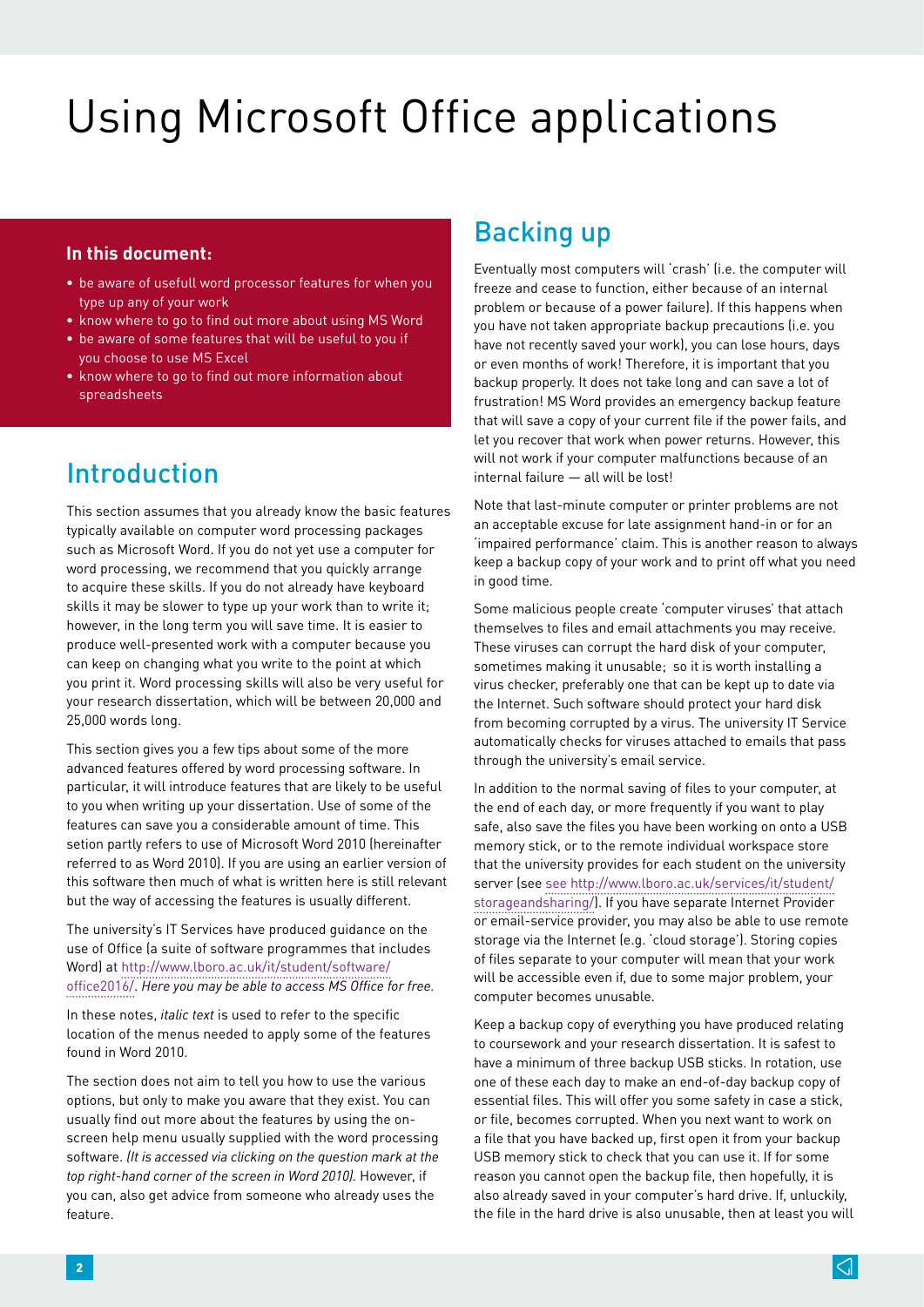

have a copy of an earlier version of that file stored on another backup system. This will minimize the amount of work that you lose to one day at the most. Use names for your backup copies that will help you easily identify the latest versions, although this can be identified from the 'date modified' entry on the file manager listing shown for the place where you have stored it. (The files are listed via Windows Explorer if you are using MS Office).

Store your USB sticks separate from your computer so they and your computer are not both damaged at the same time by a fire, flood or theft!

If, for some reason, you have to save a new backup onto the same USB stick that holds the previous backup, then save the new copy using a different filename. Then the new backup will not overwrite your previous version of the file. However, if this stick becomes damaged, both versions may be lost, so try to always use a second stick.

In addition, print sections of the document from time to time so you can see how the work will look and keep the latest copies to hand. Bear in mind that using a different printer at a later stage can introduce unwanted changes because of different allowable lengths of page.

# Useful features of Word

#### **Spelling check**

The spelling check is a useful feature. Make sure that it is turned on, by purposely misspelling some words and seeing if these mistakes are highlighted by underlining *(with a wavy red line in Word 2010).* Some spelling checks do not check words in capital letters (like, for example, chapter headings) unless you specify that this is required. Do not rely on the spelling check alone, since it does not recognize valid words shown in the wrong context. For example, the spell check will not know that you mean 'their' when you actually type 'there'!

*In Office 2010 you can set the primary language to 'English UK' via the 'Control Panel'/'Region and Language' menus that are accessed via the Start menu (the circular Microsoft flag button at the bottom left of the screen). If you use another language on your computer, there are ways of ensuring that your computer recognizes both languages.* 

If the spelling check software does not recognize some words that are in fact correct, you can add them to the electronic dictionary so that it will recognize them in future. This will make it easier at a later stage to locate other misspelled words, since fewer words will be highlighted.

Some packages have grammar checks, but many people do not find these useful. *In Word 2010 it underlines grammar queries with a wavy green line.* It would probably be better to

get someone who has a good command of English to check your work, particularly your research dissertation report. Before you give it to them, check it carefully yourself. Most people find that they spot more mistakes when they look at a printed copy that when they read text on a computer screen.

#### **Styles**

It is helpful to set up a 'style' for a certain type of text that you want to always appear in the same format. This is useful for headings, but can also be used for titles to figures (diagrams) and tables, or for smaller text used in tables. Give each style a name that will help you recognize it in the styles list. You can define your own styles rather than just accepting those that are automatically suggested by the software. *In Word 2010 there is a 'Styles' menu tab on the 'Home' tab.*

Some word processing software has ready-prepared 'templates' for a 'thesis' type of document. These may not suit the expected style of presentation for your research dissertation, but may be useful to show you some of the features that your software offers.

It is also helpful to use 'heading styles' and automatic numbering. As explained below, this will ensure that sections are automatically renumbered whenever you insert or remove a section that has a heading.

Once you have set up styles, any typed text that is highlighted can be changed into the appropriate style by clicking on the appropriate style name in the style box (which is usually displayed at the top of the screen).

Editing the formatting of a style, but leaving its name unchanged, will change all the text throughout the report that has that style.

You can set up paragraph formatting for lines of text, or for paragraphs, to insert, automatically, a space before or after each paragraph (or line in a list).

*Viewing in 'Outline view' (available via the 'View' tab) allows you to move whole sections around the report by dragging the title to that section.*

#### **Format painter**

The 'format painter' allows you to copy the style or format of one piece of text and then to apply it to another piece of text so it appears in the same style. This feature shows up as a yellow paintbrush on the relevant menus, and can sometimes be seen in a faint menu that shows up above your cursor.

*The menu will be revealed if you click the right button on your mouse. One click of the brush after highlighting an existing format in your document means that you can subsequently 'paste' the formatting once by highlighting another section of text and clicking on it. That changes the text to the new format. Two clicks on the brush means that you can subsequently paste* 

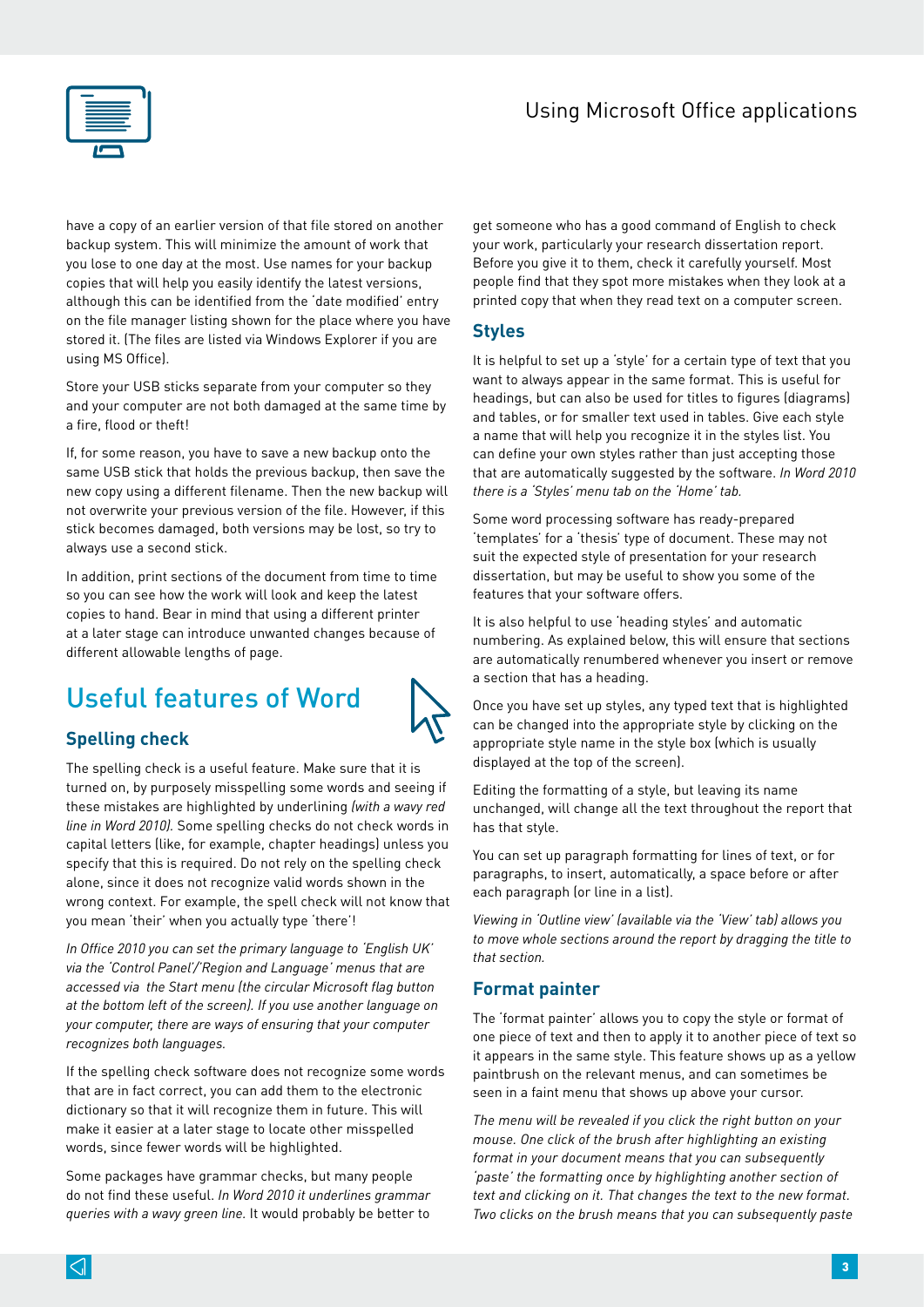*the formatting any number of times – until you push the 'Esc' button on your keyboard to stop this feature.*

#### **Automatic numbering**

Automatic numbering of sections and sub-sections when using heading styles has already been mentioned. It is also a useful feature for numbered lists. You can define the starting number and, if you wish, assign a prefix letter to the number. *Numbering is accessed via the 'Paragraph' menu on the 'Home' tab or via the menu that appears when you right click on the mouse.*

#### **Automatic lists**

Most word processing software allows you to automatically insert a list of contents near the start of your report. This option lists, in the right hierarchy, any section headings in your report that have been formatted with the appropriate heading style(s). This contents list will automatically show the page numbers. *Holding the 'Ctrl' button down on the keyboard and clicking the mouse button whist the cursor is above the page number in the list automatically takes you to the relevant section.*

Other lists such as a list of figures or list of tables can also be generated as long as the title to the figures (or tables) is given a unique style or you add the text using the 'Insert Caption' feature. *You can automatically produce a list of references using the 'Citation and Bibliography' menus found under the 'References' tab.* This bases the references on details of documents that you have already entered into a personal 'master list' of sources held on your computer. See [References, on page 5](#page-4-0) for more details about this.

*The 'Table of Contents' and 'Table of Figures' are available from the 'References' tab.* 

*You may need to update such lists, after introducing changes and before you print the final copy of your report by right clicking on your mouse in the list and then choosing the relevant option from the menu that appears.*

#### **Searching and global edits**

Word processor packages also have an edit feature, which allows you to search for and, if necessary, replace any particular group of letters or words. This means that when writing a report you can use an abbreviation and later replace it with one or more words. Alternatively, if you misspell anything, say an author's name or date of publication, you can use the global edit feature to find and replace every time that it is incorrectly typed *(See 'Find', and 'Replace' on the 'Editing' menu of the 'Home' tab).*

#### **Alphabetic listing**

If you enter your list of references as rows in a table, *you can sort them alphabetically by using the 'AZ' feature in the 'Paragraph' menu of the 'Home' tab.* 

#### **Keeping titles together with text**

Most word processing software allows you to link titles and text together, so that you do not have titles appearing at the bottom of one page, which refer to text at the top of the next page. Likewise, lines of text can be kept together on one page, rather than having just one or two lines on one page and most of the rest of the text on another page. *Access this feature via the 'Line and Page Breaks' tab in the 'Paragraph' menu under the 'Home' tab.*

#### **Multiple windows and split screen**

You can have two (or more) documents open at the same time on one screen. You can then choose to copy or move text from one document to the other. You can also split your screen, so one part of a single document appears at the top and another part at the bottom (or they can be shown side by side). *Access these features via the 'Windows' menu under the 'View' tab.*

#### **Compare**

With the 'Compare' feature you can highlight differences between two versions of a document. You can even scroll through two documents simultaneously with the documents side by side. *Access this feature via the 'Compare' menu under the 'Review' tab.*

#### **Cross-referencing**

If you wish to cross-reference in one section of your report to text in another section of the report then you can make a 'live link' to that section number. This means that the number of the section shown in your text will automatically be updated if, at a later stage, that section is automatically assigned a different section number. The same feature can be used for cross-referencing to tables or figures. *Access this feature via the 'Cross-reference' shown in the 'Links' menu of the 'Insert' tab.* After you have added a new numbered section you need to save your file, close it, and then reopen it to ensure the any live cross-references to that section are updated.

#### **Footnotes**

Footnotes, if used, can be linked to the text they refer to so that they will always appear on the same page, at the end of the chapter or at the end of the report. *Insert them via the 'Footnotes' menu under the 'References' tab.*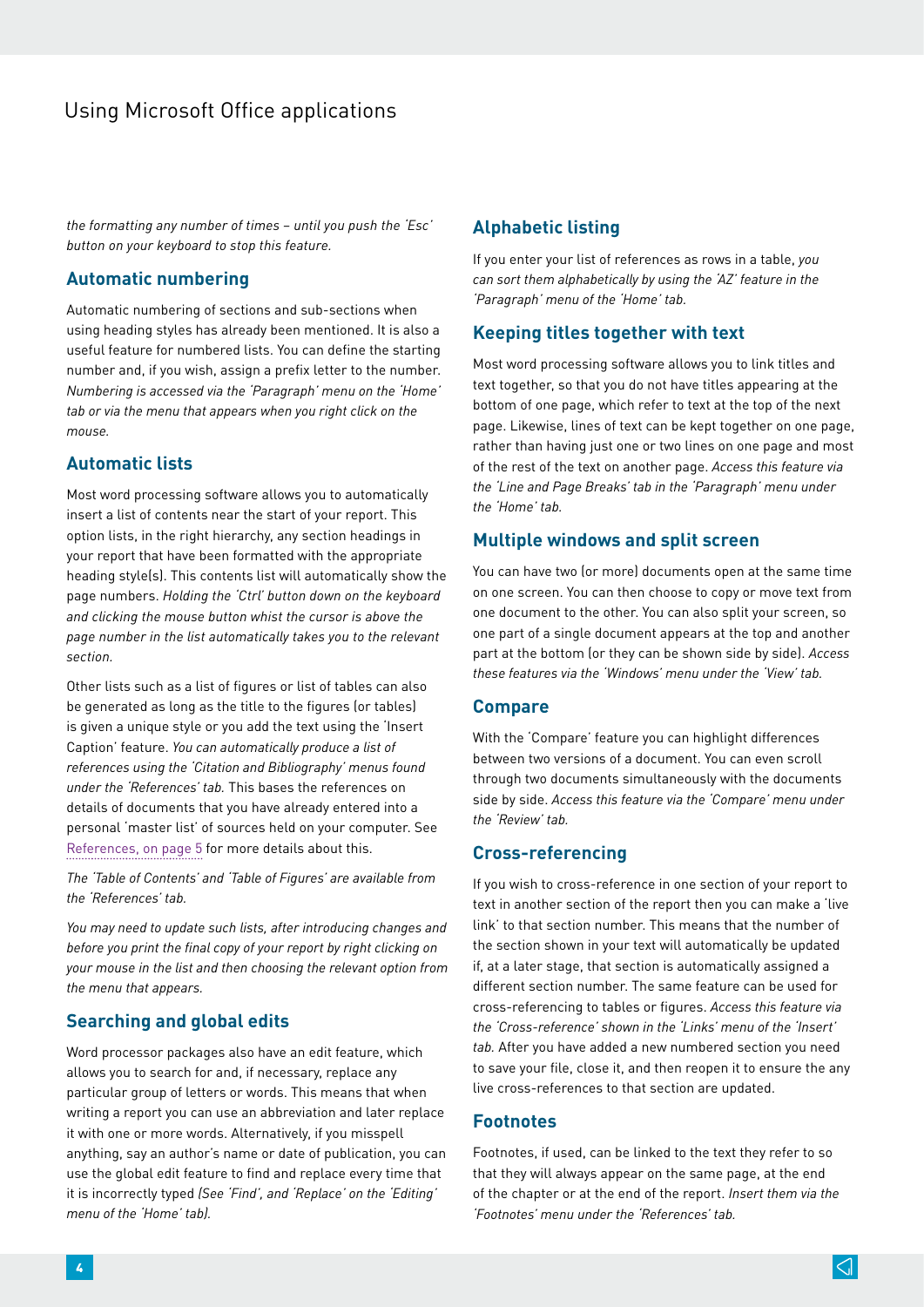#### <span id="page-4-0"></span>**References**

As mentioned earlier, *using 'Insert citation' you can crossreference to an item from a bibliography that you create, and from which the relevant items will be taken to create a list of references for that particular document. To get the list appearing in the WEDC recommended format, choose the 'ISO 690 1st element & date' style, which corresponds to Harvard.* However, one difference to the WEDC recommendations for referencing is that the date also appears at the end of the reference, which is not necessary.

#### **Colour and highlighting**

Use of colour for digitised photographs, graphs and diagrams in your research dissertation can improve clarity. However, colour printing can be expensive. If you do not print a coloured image in colour then you should bear in mind that different coloured lines on a graph (or coloured shades on a chart) may look the same when printed in black/white/grey. Likewise, differentiating between coloured lines and shades is likely to be difficult if an original colour printout is then photocopied in black and white.

In draft copies of your text you can highlight sections of text by changing the colour of the font. Alternatively, you can highlight the background to the text in colour by dragging the cursor over the sentence(s) with the 'Highlight' feature turned on. This highlighting feature is useful for marking sections of your text that you know will need some subsequent attention, for example, because a figure number, or cross-reference is not yet available. In a similar way in your draft, or the notes you make when you are doing the literature search for your research dissertation, you can choose to use a particular colour for some parts of the text to show the types of subject matter it covers.

*These features are available via the right click menu, or the 'Font' menu of the 'Home' tab.*

#### **Headers and footers**

You can show information, such as the report or chapter number and/or title, in the top 'Header,' which is near the top of the page and above the text. Likewise, information such as the page numbers can be shown in the 'Footer,' which is at the bottom of the page, below the text. If you wish to change this information partway through a document (e.g. because you start a new chapter) then you will need to include a 'section break' at the end of the preceding section. A different style can be used for odd pages to that used for even pages.

#### **Scanned drawings and photographs**

Scanned drawings and photographs can take up a lot of file space. Ensure that the resolution of the picture is not unnecessarily high for the size at which you will reproduce it. Try to use the JPG (i.e. 'JPEG') format for images, since this is more economical in file size than most other formats. Often you can also use a 'compress' feature to reduce the definition of a picture or diagram from photo-quality to a lower quality which is still acceptable. This can be done for all photographs in a file at the same time.

In your text, you can provide a link to a file containing a picture rather than 'embedding' that picture into the document. This should make your text files a more manageable size. Ensure that all such links work in the electronic copy of the research dissertation that you send to WEDC at the end of that module. You can do this by copying the files containing the pictures onto the USB memory stick you provide to WEDC and then remaking the links. Alternatively, change the links to embed the pictures into the file just before you save the complete file.

#### **Snipping tool**

Microsoft Office has a very useful 'Snipping Tool' that you can install on your 'Toolbar'. This allows you to 'cut' out part of something that is shown on your screen and to 'Paste' that from your 'Clipboard' (where it is automatically stored) into any document that you have open on your computer. The Snipping Tool is very useful for copying illustration (or parts of them) from one file, or from the Internet, to paste them as an image into another file. However, remember to cite the sources that you copy from! See Section 8 of this *Study Guide* for advice on citing.

## MS Excel

The section is not designed to teach you how to use spreadsheet software, like Microsoft Excel, but rather to make you aware of some of its potential, so you can decide to explore it further. These notes mention features used in the Microsoft Excel spreadsheet software as examples, but similar features should be available in other spreadsheet programs.

There are two common types of computer software that allow a user to store and manipulate a large amount of data: these are databases (such as Microsoft Access) and spreadsheets (such as Microsoft Excel).

A database is a system for storing, managing and retrieving data. It consists of multiple tables and can contain a variety of data types, including text, numbers, images, etc. A spreadsheet is one of the simplest forms of database.

A spreadsheet is a way of storing and manipulating a large amount of data (particularly, but not exclusively, numbers). It allows a large number of repetitive calculations to be rapidly carried out and the results to be presented in a variety of ways such as tables of numbers, graphically (line graphs, pie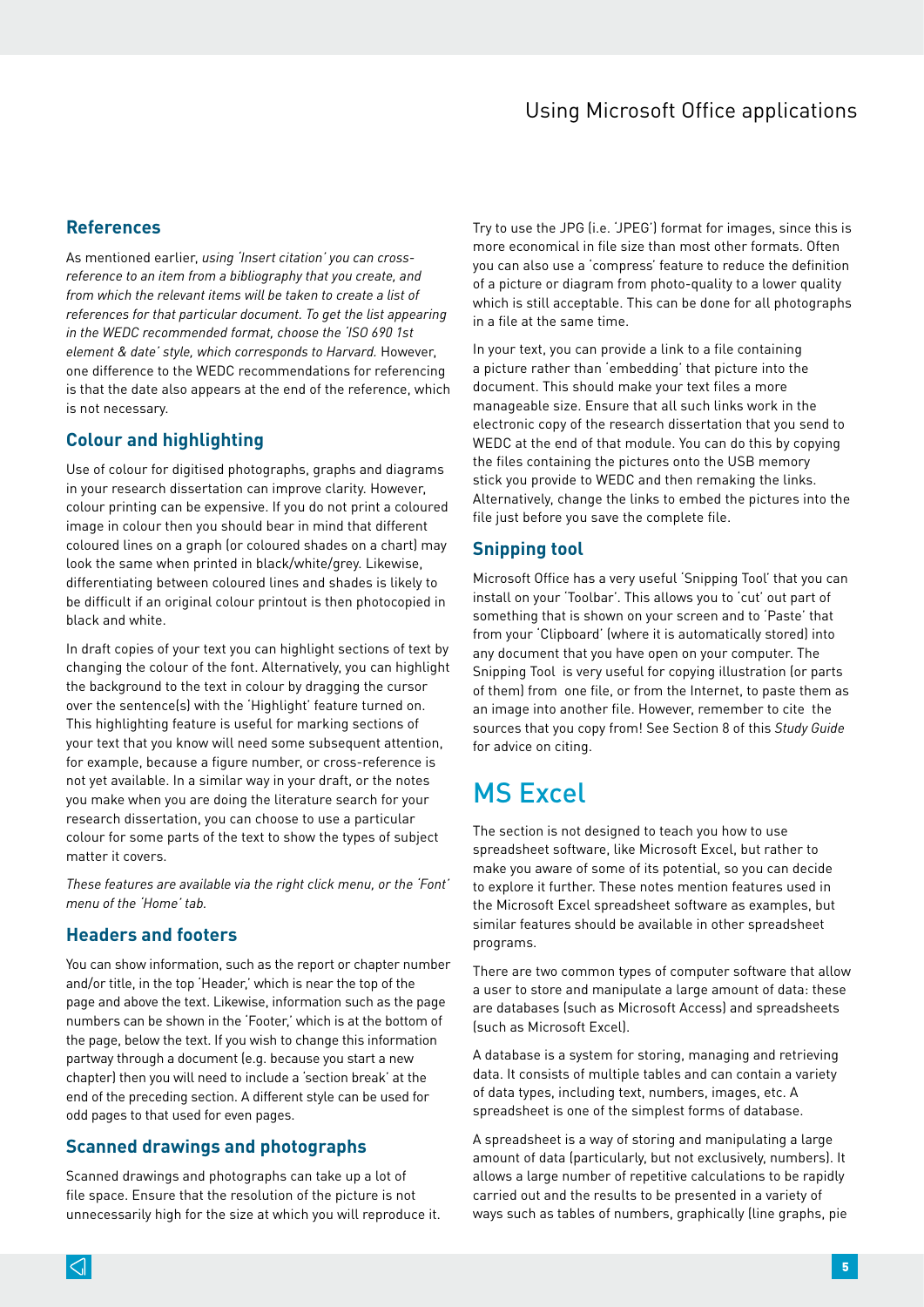charts, bar graphs etc.) or even tailor-made letters/forms such as invoices. Because the calculations are so fast, once an appropriate spreadsheet is prepared it is very useful for exploring the effect of a change in one or more variables that is finding the answer to 'What if …?' situations. This makes it useful for sensitivity analysis, i.e. checking the effect of a change in an assumed variable, such as the foreign exchange rate, on, say, the total cost of a proposed project. Excel also includes a drawing package and allows links to animation using '.gif' images.

Some students start studying with WEDC never having used a spreadsheet programme such as Excel. If you are in this position, we recommend that you put aside time to learn at least the basics of Excel because it is likely to be useful now and in your future professional life. While studying with WEDC you may find Excel useful to check some of the calculations you will need to carry out for your assignment coursework.

Towards the end of an MSc course, during the *Research Dissertation* module, use of a spreadsheet may be essential to help you analyse the data collected. Even if you do not use it for calculations, you may wish to use it for presenting results in various graphical formats that are automatically generated by Excel.

This section refers to features found on Microsoft Excel 2010. In places, direction to specific Excel 2010 menus is made *using text in italics.* 

# Some of the features of Excel

#### **Calculations**

You can do virtually any calculation in Excel. However, you need to be careful about the order in which you input a mathematical equation. Excel guides will tell you about this. You will often need to use brackets to keep parts of the formula together or the calculation it carries out will not be the one you expect!  $[e.q. [2+4]*3 = 18$  whereas  $2+4*3 = 14$ . Always do a manual check on one of the answers generated by the spreadsheet to check that you have not made a mistake in inputting your formula.

#### **Naming cells**

Rather than referring to cells by their grid reference (e.g. column A row 3 is cell A3) you can give the cell a name that will then appear whenever you use that cell reference in a formula. For example, if a cell contains the external diameter of, say, a well ring, the cell can be called 'external diameter'. This can make it easier for someone else to understand the formula used in a spreadsheet, and it will act as a reminder to you. *You can give a name to a cell via the 'Defined Names' menu of the 'Formulas' tab menu.*

#### **In-built functions and 'Summary statistics'**

Excel is pre-programmed to allow you to carry out a number of standard calculations used in statistics, trigonometry, finance etc. *To see what is available visit the 'Function Library' section of the 'Formulas' tab menu.* There are many options including finding the maximum, minimum or average from a range of cells, or just counting the number of cells in the selection that contain a number or are blank.

#### **Circular references**

Where a formula has the same variable on each side of the equation you can instruct the computer to carry out a 'circular calculation' which will change the variable until both sides of the equation are equal and so find the value of the variable that satisfies the equation. (In hydraulics, this calculation is necessary if you are going to use the Colebrook-White equation to find the friction coefficient 'lambda').

#### **Conditional functions**

In your spreadsheet you can enter conditional functions. That is you can specify that IF a certain logical test is true (e.g. the number in a cell in the spreadsheet is greater than 10) THEN a certain calculation applies, and/or a certain answer or certain words are shown. If it is not true then you can also specify another action to take place. *To see what is available visit the 'Logical' menu in the 'Function Library' section on the 'Formulas' tab menu.*

#### **Sorting**

Tables of data can be sorted alphabetically or numerically. *Use the 'AZ Filter' button in the 'Sort and Filter' section of the 'Data' tab.*

#### **Spelling check**

*There is a spelling check available under the 'Proofing' menu of the 'Review' tab.*

#### **Search and replace**

*Using the 'Find and Select' menu under the 'Editing' menu of the 'Home' tab you can search your spreadsheet for a certain word or value.* This can help you find something in a large spreadsheet. You can also automatically replace all occurrences of one word with another one.

#### **Hiding and showing rows and columns**

On a large spreadsheet, you can make certain rows or columns disappear so that you can see just the parts of the spreadsheet in which you are interested. *This is available under the 'Window' menu of the 'View' tab.*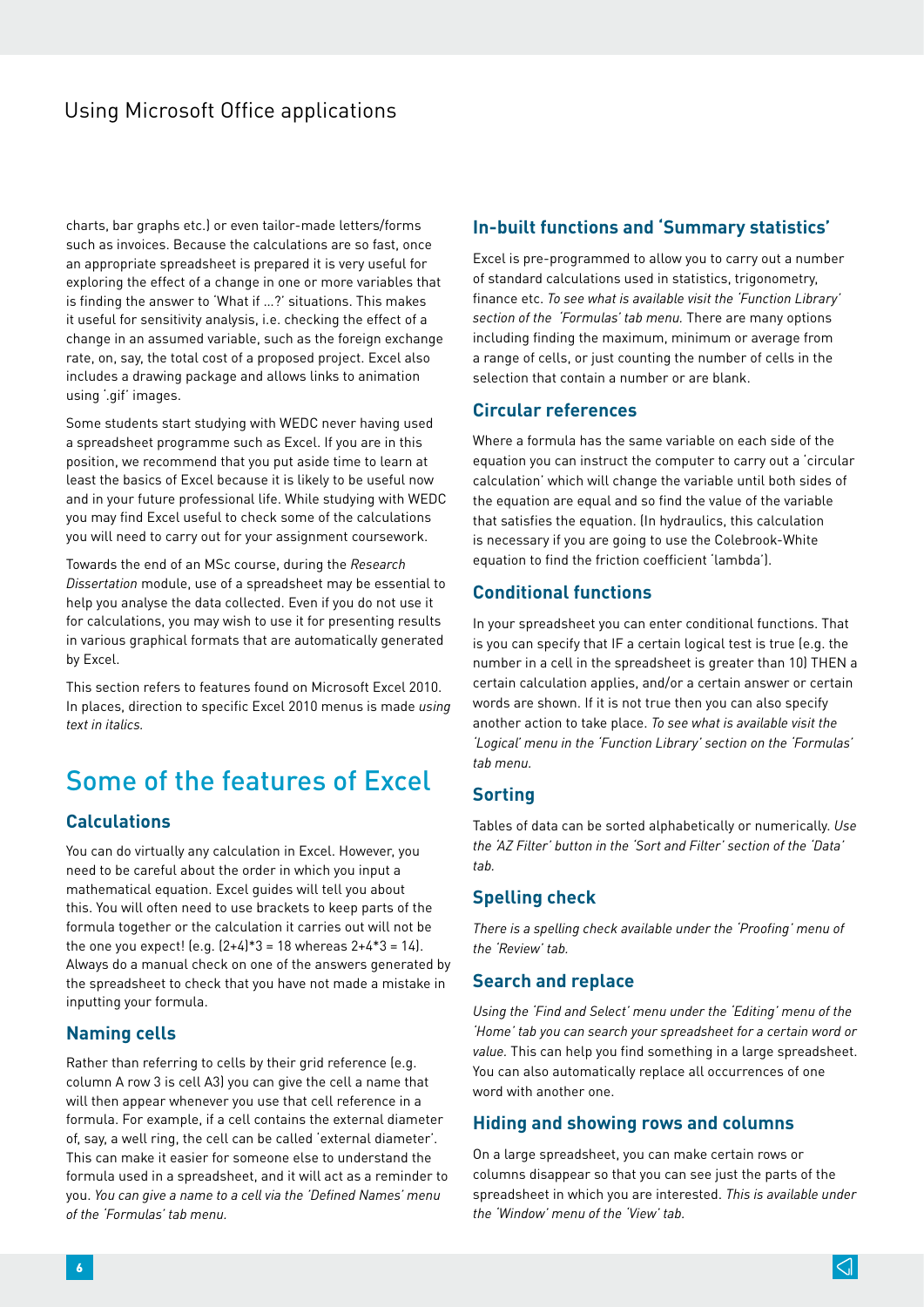#### **Freezing panes**

An ability to 'freeze panes' is useful on a large spreadsheet where you will lose sight of the column titles (or row titles) when you are some way down (or across) the spreadsheet. To avoid this you can choose to freeze the panes above and to the left of any point you choose. *This is available under the 'Window' menu of the 'View' tab.*

#### **Splitting the worksheet**

On a large worksheet, you can split your screen into two parts so on the same screen you can see areas that are very far apart on the spreadsheet. *This is available under the 'Window' menu of the 'View' tab.*

#### **Rotating a table so columns become rows**

To rotate a table, or row, through 90 degrees, select the whole table (or row), *choose 'Copy' from the 'Clipboard' menu on the 'Home' tab, then select the position you want the top left corner of the rotated table (or row) to be positioned and then from the same 'Clipboard' menu, click on the arrow under 'Paste', and choose the 'Transpose' option in the dialogue box.*

#### **Macros**

If you perform a task repeatedly in Excel, you can automate the task with a macro, but this is getting quite advanced so is not covered in this brief introduction.

#### **Pivot Table**

A 'Pivot Table' is a table that automatically summarizes large amounts of data quickly. This is also quite advanced. If you want to know more, look at the guidance available from other sources.

#### **Plotting graphs**

Once you have input numerical data, Excel is ideal for showing relationships between the data in the form of various graphs. These include two- and three-dimensional bar graphs, line graphs and pie charts. *This feature is accessed from the 'Charts' menu on the 'Insert' tab.*

## Sources of further information



You can find additional information from a variety of sources:

- Make use of the onscreen 'Help' facilities.
- Another way to learn about the word processing or spreadsheet software you are using is to buy an appropriate book or to borrow one from a library.
- You can find many online guides, including videos, on the Internet.

Correct use of the features mentioned above may not be as straightforward as it sounds. Try to get advice at an early stage from an expert, or assign time to reading the help available on the Internet for the software you will be using. Then try the features out to check that they work as you expect.

Give yourself plenty of time at the end of writing your research dissertation to compile, proofread, finalize the formatting and print your final report. Also, allow time to create the electronic copy of the report that you need to submit to WEDC with your project.